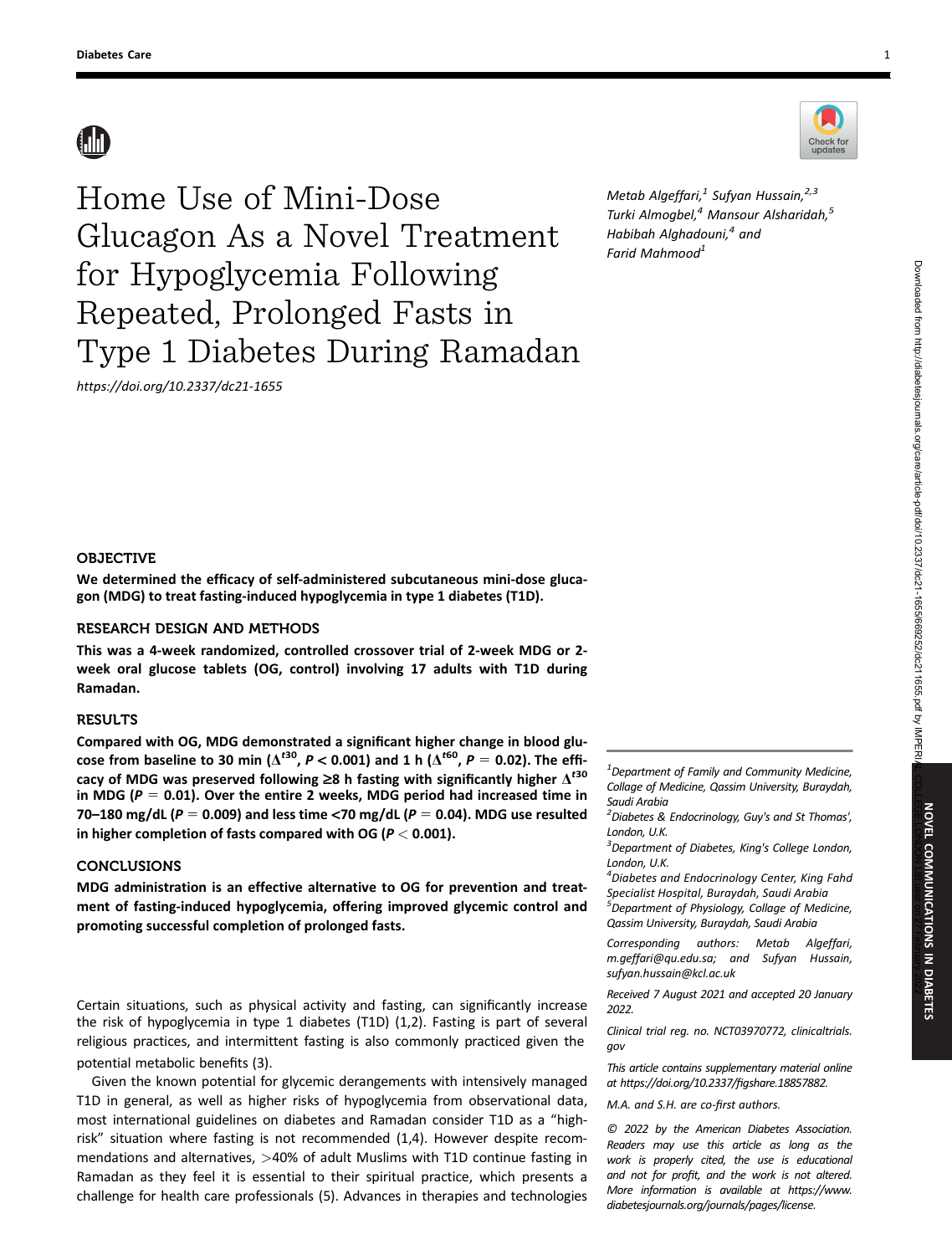have provided avenues to consider safer fasting practices in T1D; nevertheless, the risks from hypoglycemia still need to be addressed (6).

Having been studied in children and exercise as a subcutaneous treatment to manage hypoglycemia, mini-dose glucagon (MDG) is now an accepted treatment for hypoglycemia in certain limited situations (7,8). Unlike oral medications, subcutaneous injections do not invalidate Ramadan fasts (9). While MDG use could be considered in Ramadan to avoid or treat hypoglycemia without having to break the fast and avoid psychological implications of doing so, its use in the context of prolonged fasts remains untested. This is of special concern during fasting given glycogen store depletion and altered glycogen synthesis in T1D (10,11). This study aimed to understand whether self-administered MDG is safe and effective in preventing or treating mild and moderate hypoglycemia in people with T1D in home settings who performed consecutive, prolonged fasts during Ramadan.

### RESEARCH DESIGN AND METHODS

This was a 4-week prospective, randomized, controlled crossover trial recruiting adults aged 18–65 years, with T1D diagnosed for  $>2$  years and  $HbA_{1c} < 8.5%$ (69 mmol/mol), who chose to fast during Ramadan (fasting time window  $\approx$  15 h). The protocol is listed on [clinicaltrials.gov](https://clinicaltrials.gov) (NCT03970772) and was approved by the National Committee of Bioethics (1440-1676406). All participants received real-time continuous glucose monitoring (rt-CGM) (Dexcom G5; Dexcom, San Diego, CA) and were randomized (unblinded) to 2-week MDG or 2-week oral glucose tablets (OG, control) to treat fasting-induced hypoglycemia, with a crossover thereafter.

Recruited participants were instructed to check their blood glucose with the study meter (OneTouch Verio; LifeScan, Milpitas, CA) if they developed hypoglycemia symptoms, their rt-CGM device gave a reading  $\langle 70 \rangle$  mg/dL or rt-CGM glucose <100 mg/dL with downward arrow, and they intended to treat to prevent hypoglycemia. Participants were trained to reconstitute glucagon (Gluca-Gen Hypokit, Novo Nordisk) with sterile water to a concentration of 1 mg/mL just prior to each dose and then inject subcutaneously using a standard U-100 insulin syringe according to the study protocol ([Supplementary Fig. 4](https://doi.org/10.2337/figshare.18857882)). When the blood glucose was 50–69 mg/dL, treatment was 150  $\mu$ g of MDG or 15 g of OG (depending on study period), and when the blood glucose was 40–49 mg/dL, treatment was doubled (300  $\mu$ g of MDG or 30 g of OG). MDG dosage was defined based on previous literature, and the OG dosage was defined according to American Diabetes Association clinical practice guideline (2,12). Hypoglycemia events were analyzed if they met the study testing and treatment protocol [\(Supplementary Fig. 3](https://doi.org/10.2337/figshare.18857882)).

The primary outcome was the change from baseline to 30 min in blood glucose values ( $\Delta^{t30}$ ). Secondary end points are listed in Table 1. Statistical rt-CGM metrics comparisons were analyzed using multilevel (mixed) regression models with repeated measures that accounts for the correlation due to the crossover design and multiple measures. Subgroup analysis was carried out to evaluate the effect of prolonged fasting.

## RESULTS

There were 17 participants and 80 hypoglycemia episodes that met the criteria for analysis in the crossover trials [\(Sup](https://doi.org/10.2337/figshare.18857882)[plementary Fig. 1](https://doi.org/10.2337/figshare.18857882) and [Supplementary](https://doi.org/10.2337/figshare.18857882) [Table 1](https://doi.org/10.2337/figshare.18857882)).

The primary end point  $\Delta^{t30}$  and secondary end point  $\Delta^{t60}$  were significantly higher for MDG compared with OG  $(65.3 \pm 26.5 \text{ vs. } 44.3 \pm 20.1 \text{ } [P \lt 0.001]$ and 74.5  $\pm$  50.1 vs. 46.4  $\pm$  26.3 mg/dL  $[P < 0.02]$ , respectively) (Table 1). Further subanalysis revealed significantly increased  $\Delta^{t30}$  for MDG compared with OG for hypoglycemic events that occurred after 8 h of fasting (60.8  $\pm$ 22.1 vs. 41.5  $\pm$  16.7 mg/dL;  $P = 0.01$ ) ([Supplementary Table 2](https://doi.org/10.2337/figshare.18857882)).

MDG users had significantly higher mean glucose 1 and 2 h after hypoglycemic events (80.5 ± 27.9 vs. 68.1 ± 18.7 [ $P = 0.04$ ] and 106.2 ± 37.7 vs. 87.3 ± 21.7 mg/dL  $[P = 0.03]$ , respectively) and maximum rt-CGM glucose  $(114.4 \pm 44.5 \text{ vs. } 93.5 \pm 29.3 \text{ [}P = 0.03]$ and 143.4 ± 55.4 vs. 120.4 ± 40.6 mg/dL  $[P = 0.08]$ , respectively) compared with OG. The rt-CGM glucose concentrations for 82.9% MDG events and 50% OG events were  $\geq$ 100 mg/dL or increased by  $\geq$ 30 mg/dL within 1 h following treatment ( $P = 0.01$ ). The rt-CGM data

for the entire 2-week MDG period demonstrated significantly increased time in range between 70 and 180 mg/dL  $(61.0\% \pm 10.3\% \text{ vs. } 55.1\% \pm 13.8\%; P =$ 0.009) and less time  $<$  70 mg/dL (9.2%  $\pm$ 5.8% vs. 12.8%  $\pm$  12.8%;  $P = 0.04$ ). Other rt-CGM metrics were favorable for MDG but did not reach statistical significance (Table 1).

Participants with MDG showed a significant increase in completion of fasts compared with those given OG (100% vs. 88%;  $P < 0.001$ ). Four events (16%) of analyzable hypoglycemic episodes required repeated dosages during the OG period compared with no events during the MDG period ( $P = 0.01$ ), and success criteria were met for all seven preventable events during the MDG period (Table 1). In all cases after MDG, an acceptable glucose response occurred with no participant requiring any repeat dose within the time period of 4 h of the previous dose [\(Supplementary Fig. 2\)](https://doi.org/10.2337/figshare.18857882). Within the first hour, mean glucose at 15, 30, 45, 60 and 120 min was higher using MDG compared with OG [\(Supplementary](https://doi.org/10.2337/figshare.18857882) [Fig. 3](https://doi.org/10.2337/figshare.18857882)).

Nausea and injection site discomfort were reported in 6 of 17 participants (intolerable nausea for 1 participant), and no serious adverse events were reported.

#### **CONCLUSIONS**

Our data demonstrate that using glucagon provides an effective alternative to oral options for treating fasting-induced hypoglycemia in the home setting for adults with T1D during Ramadan. An earlier and higher glycemic response was observed with MDG over OG (Table 1 and [Supplementary Fig. 3\)](https://doi.org/10.2337/figshare.18857882). This approach allowed completion of more fasts successfully. It builds on previous work and presents MDG (i.e., 150 µg of glucagon) as an effective treatment for hypoglycemia that can be applied to other prolonged, repetitive fasting situations such as nocturnal hypoglycemia, intermittent fasting, or exercising in the fasted state in T1D (2,8).

The pharmacokinetic response to the  $150$ - $\mu$ g dose showed an almost identical response to previous studies (2,13). This suggests that the rapid absorption and efficacy of MDG from subcutaneous tissue is not affected by prolonged, repetitive fasting. Data from fasting 8 h and no requirement for repeated treatments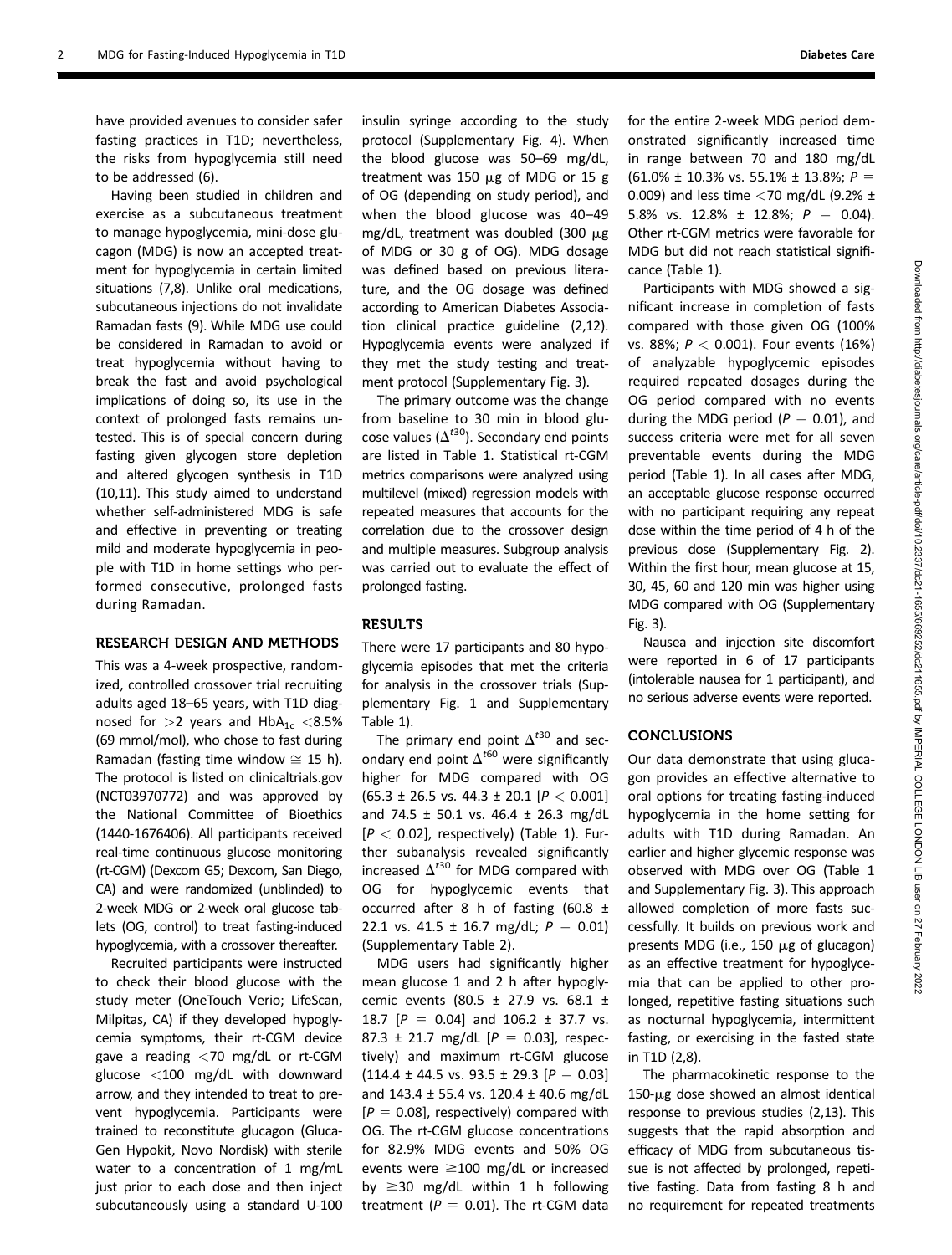| Table 1-Comparison of study outcomes by treatment arm                         |                  |                                                                                                                                                                     |                              |           |
|-------------------------------------------------------------------------------|------------------|---------------------------------------------------------------------------------------------------------------------------------------------------------------------|------------------------------|-----------|
| Outcome                                                                       | OG<br>$n = 25$   | <b>MDG</b><br>$n = 40$                                                                                                                                              | Difference*<br>Mean (95% CI) | $P$ value |
|                                                                               |                  |                                                                                                                                                                     |                              |           |
| Change in glucose at                                                          |                  |                                                                                                                                                                     |                              |           |
| Time $0-15$ min, <sup>†</sup> mg/dL‡                                          | $29.0 \pm 22.7$  | $37.4 \pm 18.8$                                                                                                                                                     | $8.8$ (-1.1, 18.8)           | 0.08      |
| Time 0-30 min, mg/dL, $\Delta^{t30}$ ‡                                        | $44.3 \pm 20.1$  | $65.3 \pm 26.5$                                                                                                                                                     | 22.4 (10.6, 34.1)            | < 0.001   |
| Time 0-45 min, mg/dL                                                          | $46.4 \pm 24.6$  | $64.4 \pm 48.5$                                                                                                                                                     | $16.9$ (-2.4, 36.3)          | 0.09      |
| Time 0-60 min, mg/dL, $\Delta^{t60}$                                          | $46.4 \pm 26.3$  | $74.5 \pm 50.1$                                                                                                                                                     | 24.7 (3.3, 46.2)             | 0.02      |
| Time 0-120 min, mg/dL                                                         | $39.2 \pm 34.4$  | $60.6 \pm 40.6$                                                                                                                                                     | 19.6 $(-2.0, 41.1)$          | 0.08      |
| Minimum glucose in 60 min, mg/dL                                              | $53.7 \pm 11.5$  | $54.7 \pm 11.5$                                                                                                                                                     | $1.2$ (-3.2, 5.7)            | 0.58      |
| Maximum glucose in 60 min, mg/dL                                              | $93.5 \pm 29.3$  | $114.4 \pm 44.5$                                                                                                                                                    | 22.0 (2.0, 41.9)             | 0.03      |
| Mean glucose in 60 min, mg/dL                                                 | $68.1 \pm 18.7$  | $80.5 \pm 27.9$                                                                                                                                                     | 12.5 (0.8, 24.1)             | 0.04      |
| Time $>180$ mg/dL in 60 min, %                                                | 0 ± 0            | $3.22 \pm 12.65$                                                                                                                                                    |                              | 0.52      |
| Time 70-180 mg/dL in 60 min, %                                                | $36.9 \pm 33.6$  | $43.3 \pm 28.9$                                                                                                                                                     | $8.6$ (-4.9, 22.2)           | 0.21      |
| Time $<$ 70 mg/dL in 60 min, %                                                | $63.1 \pm 33.6$  | $53.9 \pm 31.2$                                                                                                                                                     | $-10.3$ ( $-24.0$ , 3.4)     | 0.14      |
| Minimum glucose in 120 min, mg/dL                                             | $55.5 \pm 12.5$  | $54.9 \pm 11.7$                                                                                                                                                     | $-0.8$ ( $-5.8$ , 4.2)       | 0.75      |
| Maximum glucose in 120 min, mg/dL                                             | $120.4 \pm 40.6$ | $143.4 \pm 55.4$                                                                                                                                                    | $22.1 (-2.9, 47.1)$          | 0.08      |
| Mean glucose in 120 min, mg/dL                                                | $87.3 \pm 21.7$  | $106.2 \pm 37.7$                                                                                                                                                    | $18.2$ (2.3, 34.1)           | 0.03      |
| Time $>180$ mg/dL in 120 min, %                                               | $4.23 \pm 11.81$ | $5.35 \pm 16.31$                                                                                                                                                    | $2.03$ $(1.41, 2.65)$        | 0.75      |
| Time 70-180 mg/dL in 120 min, %                                               | $63.4 \pm 19.0$  | $56.1 \pm 24.3$                                                                                                                                                     | $-5.1$ ( $-16.6$ , 6.4)      | 0.39      |
| Time $<$ 70 mg/dL in 120 min, %                                               | $33.0 \pm 19.3$  | $31.5 \pm 22.7$                                                                                                                                                     | $-2.5$ ( $-11.2$ , 6.1)      | 0.57      |
| Glucose $\geq$ 100 mg/dL or increased by 30 mg/dL 1 h after treatment, n (%)§ | 11(50.0)         | 29 (82.9)                                                                                                                                                           | 7.02 (1.52, 32.4)            | 0.01      |
| Treatment success from the first dose, $n$ (%)‡                               | 25 (84)          | 44 (100)                                                                                                                                                            | 2.7(1.6, 6.2)                | 0.01      |
| Comparison of study outcomes over the entire 2 weeks of each treatment period |                  |                                                                                                                                                                     |                              |           |
| Mean glucose, mg/dL                                                           | $160.6 \pm 29.1$ | $154.2 \pm 24.5$                                                                                                                                                    | $-2.1$ ( $-10.1$ , 5.8)      | 0.60      |
| Time $>$ 250 mg/dL, (%)                                                       | $13.8 \pm 10.4$  | $10.7 \pm 6.7$                                                                                                                                                      | $-2.2$ (-6.1, 1.6)           | 0.26      |
| Time $>180$ mg/dL, %                                                          | $35.9 \pm 16.0$  | $31.2 \pm 13.8$                                                                                                                                                     | $-3.2$ (-6.7, 0.3)           | 0.07      |
| Time 70-180 mg/dL, %                                                          | $55.1 \pm 13.8$  | $61.0 \pm 10.3$                                                                                                                                                     | 6.5(1.7, 11.4)               | 0.009     |
| Time $<$ 70 mg/dL, %                                                          | $12.8 \pm 12.8$  | $9.2 \pm 5.8$                                                                                                                                                       | $-6.0$ ( $-11.6$ , $-0.3$ )  | 0.04      |
| Coefficient of variation, %                                                   | $43.7 \pm 79$    | $42.4 \pm 4.3$                                                                                                                                                      | $-2.5$ (-6.4, 1.3)           | 0.20      |
| Time where rt-CGM is active, %                                                | $93.5 \pm 4.7$   | $95.4 \pm 3.7$                                                                                                                                                      | $-2.2$ (-6.6, 1.4)           | 0.23      |
| Completion of fasts, $n$ (%) of days                                          | 192 (88)         | 219 (100)                                                                                                                                                           | $2.6$ (2.2, 6.7)             | < 0.001   |
| at CD contains to dis-                                                        |                  | $\lambda$ and $\lambda$ and $\lambda$ and $\lambda$ and $\lambda$ and $\lambda$ and $\lambda$ and $\lambda$ and $\lambda$ and $\lambda$ and $\lambda$ and $\lambda$ | $$ $$ $$ $$ $$ $$ $$         |           |

Data are presented as mean ± SD unless indicated otherwise. \*Differences reported as values for MDG minus values for OG. †Time point was set as "Time 0" when the participant experienced hypoglycemia. ‡Data derived from blood glucose meter. §Differences reported as values for MDG relative to values for OG. ||Glucose  $\geq$ 50 mg/dL at 15 min and  $\geq$ 70 mg/dL at 30 min after treatment, n (%).

further supports this (Table 1 and [Sup](https://doi.org/10.2337/figshare.18857882)[plementary Table 2](https://doi.org/10.2337/figshare.18857882)).

Most participants reported a tolerable level of nausea, although slightly higher than previous reports. Further advancements in the development of a reusable pen (such as dasiglucagon) could reduce the relative discomfort associated with injections. Inhaled glucagon may provide an alternative approach, but can cause local adverse effects (14).

Participants in this study are representative of an average clinical cohort in Middle East and international clinics given their demographics and nonavailability of structured education programs. Limitations of this study include sample size, given constraints from the cost and challenge of performing larger clinical studies during Ramadan, and potential for selection bias given the use of CGM technologies.

To conclude, glucagon administration is an effective alternative to OG as for the treatment and prevention of hypoglycemia following prolonged fasts in home settings. As newer ways of delivering and administering glucagon are developed, including dual-hormone closed-loop systems, this study provides rationale and validity for the use of glucagon in managing hypoglycemia in semifasted and fasted states in T1D (15).

Acknowledgments. The clinical trials were carried out Qassim University Outpatient Clinics and Diabetes and Endocrinology Center at King Fahd Specialist Hospital in Buraydah. The authors thank the study participants, the research nurses, and the study coordinator for contribution in execution of this study. The authors gratefully acknowledge Qassim University, represented by the Deanship of Scientific Research, on the financial support for this research under the number 5389-med-2019-2-2-I during the academic year 2019. The authors wish to thank Dr. Nazim Ghouri for his advice and suggestions on preparing the manuscript. The authors also thank Research Unit at Buraydah Diabetes and Endocrinology Center, Buraydah, Saudi Arabia, for assisting and supporting the conduct of this clinical trial.

Funding. The project was supported by grants from Qassim University (Agreement No. 5389-med-2019-2-2-I).

Duality of Interest. S.H. reports personal fees from Novo Nordisk, outside the submitted work. No other potential conflicts of interest relevant to this article were reported.

Author Contributions. M.A. and S.H. contributed to data interpretation, wrote and edited the manuscript, and revised its intellectual and technical content. T.A., M.A., and H.A. reviewed and edited the manuscript. F.M. performed statistical analyses and edited the manuscript. M.A. is the guarantor of this work and, as such, had full access to all the data in the study and takes responsibility for the integrity of the data and the accuracy of the data analysis.

Prior Presentation. Parts of this study were presented as an oral presentation at the 14th International Conference on Advanced Technologies and Treatments for Diabetes (ATTD), Paris, France, 2–5 June 2021.

### References

1. Salti I, Bénard E, Detournay B, et al. EPIDIAR study group. A population-based study of dia